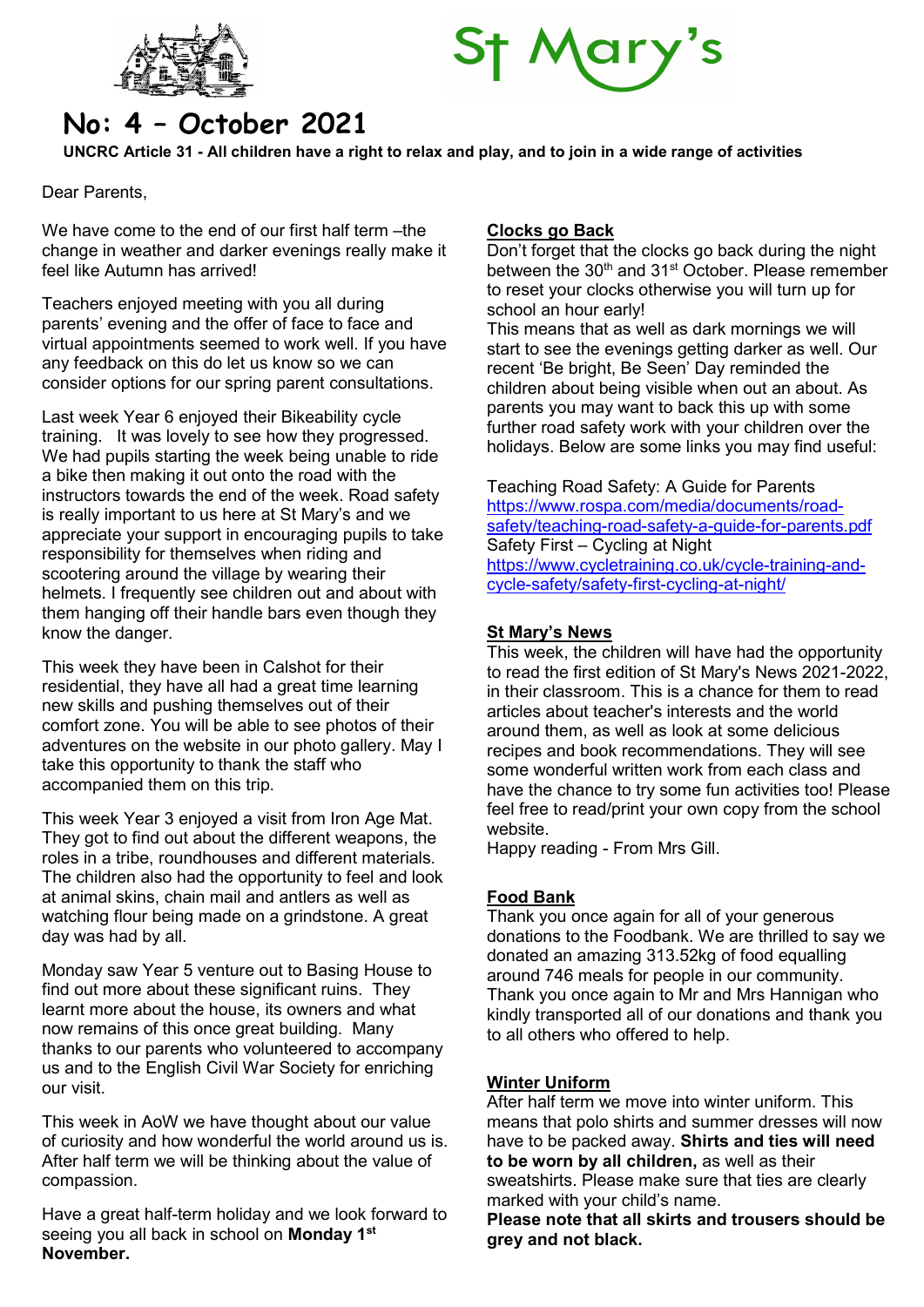Please also make sure that children bring in a coat each day, we endeavour to get out whatever the weather so please make sure they are appropriately dressed!

## Sporting Competitions

It has been great to see pupils representing the school in inter school sporting competitions again after so long without them! We have had teams play in football and table tennis competitions this half term and they have all represented the school so well, the girls table tennis teams coming home with medals. We look forward to giving more pupils the opportunity to take part in external sporting events over the coming year.

#### Y6 Secondary School Application Deadline

Don't forget the deadline for submitting your child's secondary school online application is 31<sup>st</sup> October. Please inform the office if your child is moving onto private school or is going to be home educated.

## Governors Corner

It has been lovely to begin welcoming the children back to St Mary's Church for Year Group Acts of Worship. Each year group visits once per term on a Thursday afternoon, and it has been lovely to see parents and grandparents joining too. The worship is led by the teachers and children in the year group, and it is lovely to hear the children confidently read in church. The children are such a credit to the school and their families, and are respectful and engaged with the Act of Worship.

When Year 6 visited, they were thinking about responsibility. The children considered 3 different definitions for responsibility, and had a chance to vote (and justify!) which definition they felt was the best. There was also an opportunity to reflect on taking responsibility to forgive one another when things go wrong.

When Year 5 came down to the church they heard a story from the Bible about a Samaritan woman having a conversation with Jesus about water that refreshes. The Year 5 children shared some facts about water from around the world, and particularly the devastating impact lack of clean water has in bringing about serious illness and death. They then reflected on how fortunate we are to have clean water and the ways in which we can be careful about how much water we use, e.g. turning off the tap when brushing our teeth. In the final part of their Act of Worship they thought about the ways in which water brings refreshment, and what they can do to bring refreshment to themselves and others. Year 3 came to visit the church this week and talked about curiosity. They asked questions about the church and about one another's favourite animals, and we listened to different animal sounds. At the end we heard a story about Jesus' curiosity as a child to learn more and more. The children have been encouraged to be curious about something over the half term break.

We hope you all have a lovely half term and look forward to welcoming Year 4 next half term! Reverend Heather, Foundation Governor

## Friends of Old Basing Schools (F.O.O.B.S)

F.O.O.B.S. has organised another unwanted clothing collection so here's your opportunity to have a big clear out over half term! Like the previous collection in April, please use your own bags for the items you'd like to donate (as Bag2School isn't providing their bags for us to use). We will have drop off points available during the week commencing 22<sup>nd</sup> November, more details to follow. We accept the following 'good quality' items for RE-USE: Men's, ladies' & children's clothing, paired shoes (tied together or elastic band around), handbags, hats, bags, scarves and ties, jewellery, lingerie, socks, belts, soft toys, household linen, household curtains, household towels and household bedding (bed sheets, pillowcases and duvet covers). We DO NOT accept: Duvets & blankets, pillows & cushions, carpets, rugs & mats (including bath, shower and toilet mats), soiled, painted, ripped or wet clothing, school uniforms with & without logo, corporate clothing and workwear and textile off cuts, yarns or threaded material. Please, please don't bring anything not on the accepted list as it will leave our volunteers with the problem of disposing of it.

The Year 2 disco last week was a fantastic success! Thank you to all the children who attended and showed us their moves! We're excited for the other year group discos throughout the rest of the year. F.O.O.B.S. has plenty of pre-loved uniform items that are available for purchase – both grey uniform items and branded jumpers/cardigans for both schools. All items are £1 or £2. Please contact friendsofoldbasingschools@gmail.com with your requirements and we can check what is available.

With Christmas only just over 2 months away, we are already thinking about our festive events. We are pleased to announce that we will be running the Christmas Markets again this year for both schools as per the recent Parentmail. And following the success of the Letters to Santa event we held last year, we will be organising this again too, please look out for more information on this after half term. Your F.O.O.B.S. committee

# Online Safety

With half term upon us I thought it relevant to share some handy tips for parents when it comes to children watching videos online. From animals doing funny things, to slime-making and game-tutorials, the internet has lots of fun videos for children to enjoy.

But the amount and availability of content online means that children may see something inappropriate. To understand what type of content might not be suitable and advice on how to help your child watch safely, watch this short video guide.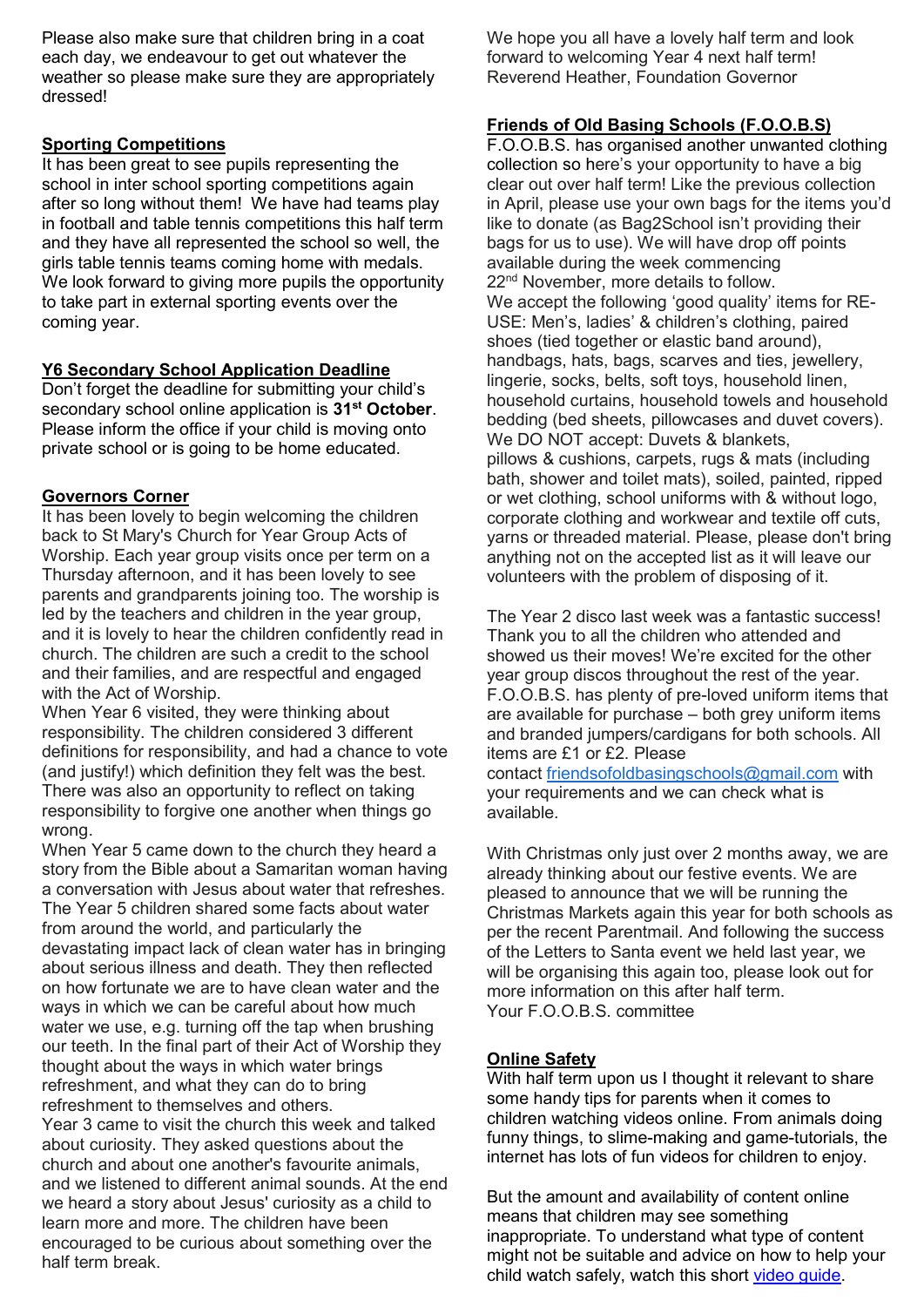The internet is a public and open space where anyone can post and share content. This can be fun and entertaining for children, but it does mean your child may see something that is intended for adults. Find out what to do if you're worried your child might see something inappropriate online or what to do if they already have.

Children love to watch videos and YouTube is always a firm favourite! But sometimes children can be exposed to videos that are not meant for them. YouTube Kids is a safer way for children to explore their interests. You can find more information about this on YouTube: what parents need to know .

Catherine Cosgrove – Computing Lead

#### Parenting Smart (Place2Be)

The children's mental health charity, Place2Be, has launched a new website aimed at helping parents with typical situations they can find themselves in with their children.

Advice can be found on over forty topics including:

- Understanding sibling rivalry
- My child is lying, what does it mean, what should I do?
- My child has trouble going to sleep
- My child says 'I hate you!'
- Cultural identity: who am I?

The Parenting Smart website can found here: https://parentingsmart.place2be.org.uk/

#### **Attendance**

At the end of this half term, the school's overall attendance stood at 97.4%.

Please remember to fill in a leave of absence form, available from the office, if you need to take your child out of school for any reason. If the absence is unauthorised then, as set down by the department of Education, a Penalty Notice can be issued. In Hampshire, Penalty Notices are issued when a pupil has had 10 or more half-day sessions (equivalent to 5 school days) of unauthorised absence, in the last 10 school week period.

#### Get Heartsmart!

The children have been learning to Get Heartsmart this half term! Get Heartsmart is about recognising that we have the power to choose well and what we put into our hearts will affect what we put our hearts into. It comes first because it sets the context for the five principals of HeartSmart. It's like a bookshelf that the five principles rest on. Get HeartSmart is about self-mastery and taking ownership of the decisions we make, which is foundational to becoming a powerful person.

Next half term, we will be moving on to the first principle which is 'Don't forget to let love in.' Don't forget to ask your children how they have been getting Heartsmart this term! Natalie Eckett – RSHE Lead

## Children In Need: Friday 19th November 2021

We will be celebrating Children in Need 2021 this year – watch this space for our fundraising activities! School council will be meeting to share their ideas and we will let you know our plans after half term.

#### Remembrance

As usual we will be supporting the British Legion Poppy Appeal. Children will be able to buy poppies and various other items from Monday 1<sup>st</sup> November. Snap bands - £1.50 Silicon wristbands - £1.00 Poppy reflector keyring and zip pull – 50p

Children will be able to purchase one item initially (as we have limited stock) from their classrooms at lunchtime. Please send your child in with the correct money as no change can be given.

We will be arranging for representatives from our school to lay a wreath at St Mary's Church and at the War Memorial in town as part of the Remembrance Day commemorations.

As a school we will be marking Remembrance Day as usual on Thursday 11th November, when the whole school will come to a halt and observe a period of silence together at 11.00am.

#### Admissions 2023-24

Our Admissions Policy for entry into Year 3 in 2023 is currently out for consultation until January. It can be found in the Policy section of our website. Any queries please contact the school through the office.

#### Dinner Money

A reminder that dinner money should be paid in advance. The cost of school dinners is £2.50 per meal. Payments should now be made online through SCOPAY.

For those who pay in advance for the next half term, the amount is £87.50

Options for the first day back (Monday  $1<sup>st</sup>$  November) are as follows:

- Vegan spaghetti bolognaise
- Pork sausage roll, served with diced potatoes and vegetables of the day

#### Vacancy in the kitchen - Catering Assistant

Full details and applications can be found at https://bit.ly/30GbBx8

Or call Abigail Pateman, District Manager HC3S, on 07541612797